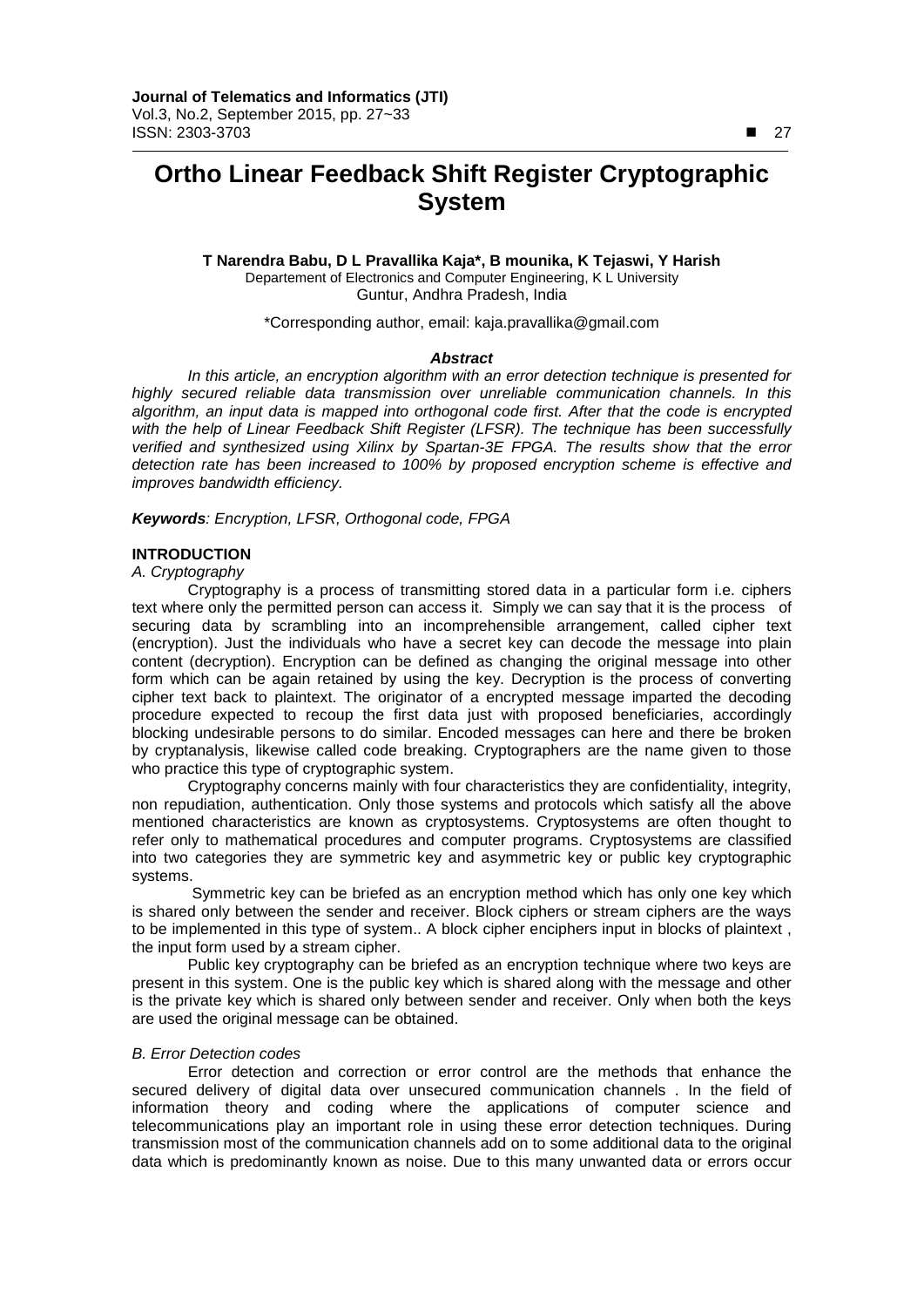during the transmission of data from sender to receiver. In order to limit this problem we have error detection and correction techniques. The error detecting method is used to detect that particular error while the error correction methods are used to reconstruct the original data. Generally the definition of these terms is given below

Error detection is defined as the method of detecting the errors which are caused due to external noise or any other sources Error correction is defined as the method of reconstructing the original data and transmit the error free data to the receiver.

Other reasons such as noise and cross talk etc…combine to the corruption of original data. Top layers of the network architecture are expected to have error free error free transmissions between systems. Most of the applications does not work as expected due to the presence of errors but, some of the audio and video files are not effected even though errors are present. Errors are most commonly identified by using hash functions. These functions provides an additional function at the received end so that the user can use that particular information to know that the original message has occurred or not by checking the length of the data. One of such example is the cyclic redundancy which checks the performance in detecting burst errors.

The various types of error detection methods are parity check which is used for short messages and is performed by using the number of 1's used in the message. Secondly comes the block sum check which enables the user to check the information in given memories by using vertical and horizontal parities are formed. Next comes the cyclic redundancy code which are used for long messages. There are some other different methods where the error detection and correction both come in the same technique. Convolution codes ,Hamming codes , Goley are of this type. In this paper we have used the orthogonal code in order to increase the reliability of the original message which converts the length of the input bits and the is encrypted to the desired cipher text.

#### **DESIGN METHODOLOGY:**

Since LFSR generates pseudo random numbers where each number is used to encrypt the a-bit input data. Our approach is not only to encrypt the input data but also to encode the data before the encrypting into orthogonal code. Once the input data is encoded, the encoded data is xor'd with the random number generated by LFSR method. This following approach is to improve the error detection rate by increasing its reliability. Orthogonal code technique involves major blocks i.e. transmitter and receiver which are described below.

#### *Transmitter:*

An encoder, encryptor and a shift register all the three blocks combine to form the basic transmitter in this method. The output of encoder is set to  $n=2<sup>a-1</sup>$  bits where the input is a-bit data which is fed to the encoder. This  $2^{a-1}$  bit data is sent to the encryptor where it is xor'd with the pseudo random number generated by the LFSR. In order to transmit this code need to be changed as a serial. For this transformation we use the shift register as shown in the fig. Thus by using raising edge of the clock pulse the generated cipher text is transmitted using the shift register.

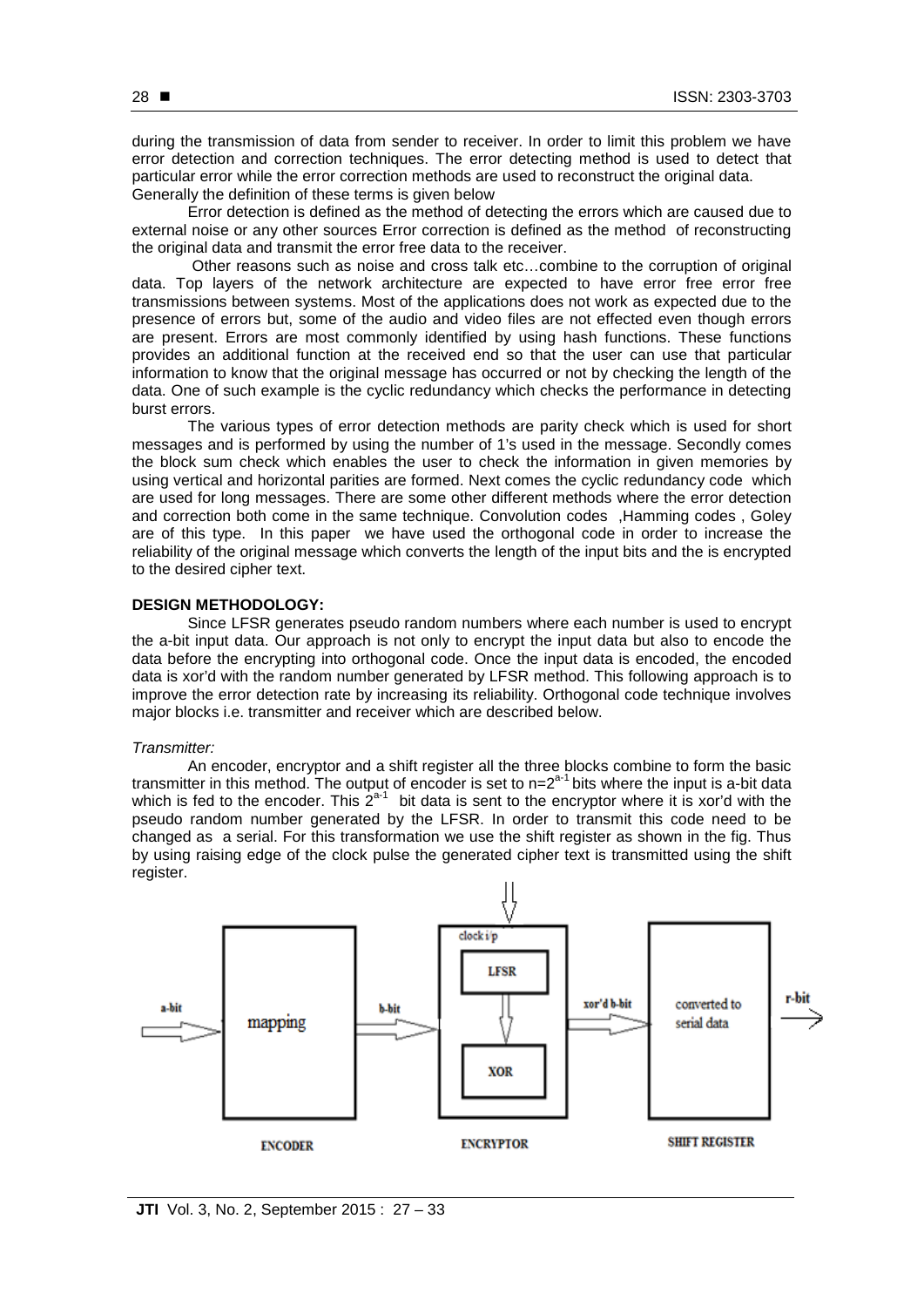#### *Fig represents the block diagram of transmitter*

The inverse arrangement of the transmitter acts as a receiver i.e. a shift register, decryptor and a decoder combine to form the basic receiver component.



*fig represents block diagram of receiver*

#### **Related Work**

Xuanxia yao and Zhi Chenproposed the technique used is a lightweight no-pairing ABE scheme based on elliptic curve cryptography (ECC) is proposed to address the security and privacy issues in IoT. A Non-adaptive Partial Encryption of Gray scale Images Based on Chaos has been proposed by Sukalyan som and Sayanisen.We decompose the original gray scale image into its corresponding binary eight bit planes then encrypted using couple tent map based pseudorandom binary number generator. A trusted third party based encryption scheme for ensuring data confidentiality in cloud environment by yed Rizvi, Katie Cover, Christopher Gates proposed a new scheme capable to secure client information from both inside and outside threats. In particular, they developed an encryption scheme by combining both symmetric and asymmetric cryptographic algorithms.

Marius Iulian and Mihailescucame out with the technique used is to create a strong and unique authentication process of the biometric templates and to guarantee the safety of the biometric data . Hossein Rahmani proposed the technique used is to create , XaaS concept, we design an Encryption as a Service in order to get rid of the security risks of cloud provider's encryption and the inefficiency of client-side encryption. Gilles Brassard proposedthe technique used is to create a radically different foundation for cryptography, . the uncertainty principle of quantum physics. In conventional information theory and cryptography.

Orthogonal codes have equal number of one's and zero's and are binary valued. A k-bit orthogonal code has k/2 1's and k/2 0's; i.e., there are k/2 positions where 1's and 0's are differed. Hence zero parity is generated by all the orthogonal codes.. It has 8-orthogonal codes and 8 -antipodal codes for a total of 16-biorthogonal codes. The inverse of these orthogonal codes gives the antipodal codes; and are orthogonal among them. Since there is an equal number of 1's and 0's, each orthogonal code will generate a zero parity bit. Therefore, each antipodal code will also generate a zero parity bit. Therefore, if there is a transmission error, the receiver will be able to detect it by generating a parity bit at the receiving end. Before transmission a k-bit data set is mapped into a unique n-bit. For example, a 4-bit data set is represented by a unique 8-bit orthogonal code which is transmitted without the parity bit. When received, the data are decoded based on code correlation. It can be done by setting a threshold midway between two orthogonal codes.

#### **IMPLEMENTATION AND RESULTS**

In Order to test the code an ISE Xilinx software and a hardware board of Spartan-3 were used. Modelsim XE software is used to perform simulation. The output of the simulation or the final results are checked for most of the 5-bit combinations of input and 16-bit orthogonal

*Receiver:*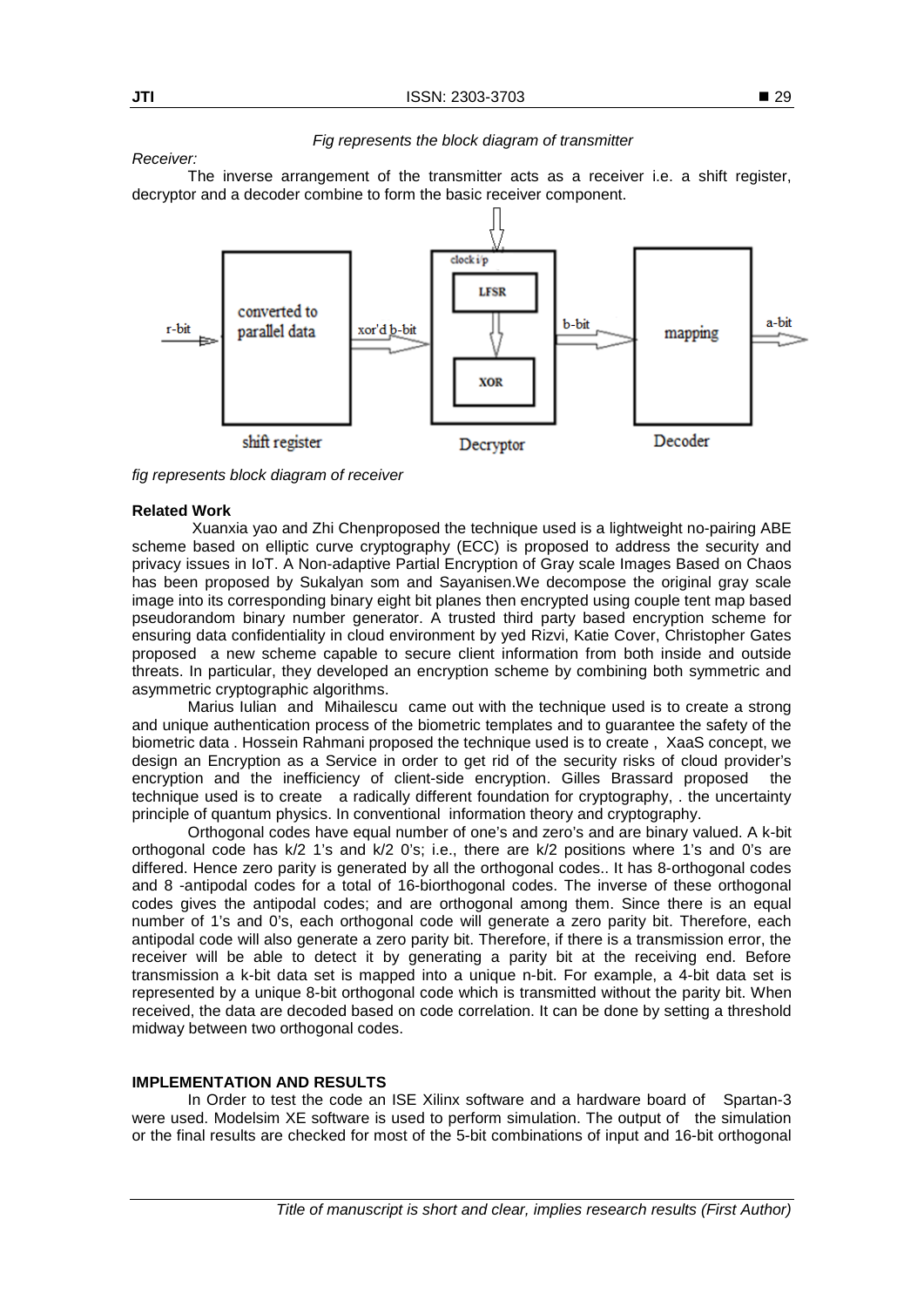code. The process of software simulation along with the working of clock cycles is briefed further for both transmitter and receiver.

#### *TRANSMITTER*

The internal process of transmitter and the simulation results can be observed in fig.3. The 5-bit t\_data input signal for the encoder is 01001 where the orthogonal code works on it and a 16-bit output i.e. n=5 orthogonal code output  $2^N(n-1) = 2^N(4) = 16$  is obtained. The t\_ortho signal as shown in the fig represents the output of the encoder "aaaaH" (101010101010101010) which is fed as input to the encrypter. The output of the encrypter t out "aaabH" is obtained for the respective input. To enable the transmission of serial bit data reset signal is used for every rising edge of the clock.

#### *RECIEVER*

Once the data is obtained at the receiver the serial data is transformed into parallel data. The r data signal represents this input signal of receiver as shown in fig. This data is decrypted and an orthogonal code is obtained which is represented by r\_ortho signal . This data acts as a input to the decoder unit. A counter variable is used which counts the number of 1's in the result obtained when the received code is XOR'd with all the possible combinations of orthogonal code. The original data is obtained by checking the minimum count of the received data. There would be 4 cases for all the simulation results available. In the first case the received data r data=1010101010101011 has the correct match in the look up table hence count =0 as shown in the figure. There by we can understand that the input data is not in correct and the final data obtained is "01001" which is represented by t\_out signal as shown in the fig.

In the second case the r\_data= 1000101010101011 is obtained as input for the encrypter and there is no match in the look up table and hence the closest match is to be found for that particular input which reveals there is an error in the message. The related orthogonal code r\_ortho = "8aac" and the count value is r\_count= "00010". The closest match is obtained and finally the  $r$  out = "00010" is obtained.

In the third case the r\_data=  $1001101010101011$  is obtained as input for the encrypter and there is no match in the look up table and hence the closest match is to be found for that particular input which reveals there is an error in the message. The related orthogonal code r\_ortho = "8aab" and the count value is r\_count= "00011". The closest match is obtained and finally the  $r$  out = "00010" is obtained.

In the fourth case the  $r_{data} = 1001110010101011$  is obtained as input. But there is no closest match obtained for the respective orthogonal code and the count value is more than the number of errors produced. In this case the output is not obtained and the r\_req goes high which requests the sender to resend the message.(crypt analysis)(time slides-timing constants)(future work-to maintain constant time)

| Messages                          |                  |                        |
|-----------------------------------|------------------|------------------------|
| /rx_16bit/r_out<br>$+ - \circ$    | 01001            | 01<br>00000            |
| $\rightarrow$ /rx_16bit/count     | 00010            | 00000                  |
| /rx_16bit/req                     | St <sub>0</sub>  |                        |
| /rx_16bit/clk                     | St <sub>1</sub>  |                        |
| /rx_16bit/reset                   | St <sub>1</sub>  |                        |
| /rx_16bit/r_data<br>$\ddot{}$     | 1000101010101011 | $1010101010101$ $10$   |
| /rx_16bit/r_ortho<br>$\mathbf{H}$ | 8aac             | 0000<br>18aa8<br>laaaa |
| $\frac{1}{2}$ /glbl/GSR           | We1              |                        |
|                                   |                  |                        |
|                                   |                  |                        |
|                                   |                  |                        |

*Fig represents simulation result of 1-bit error*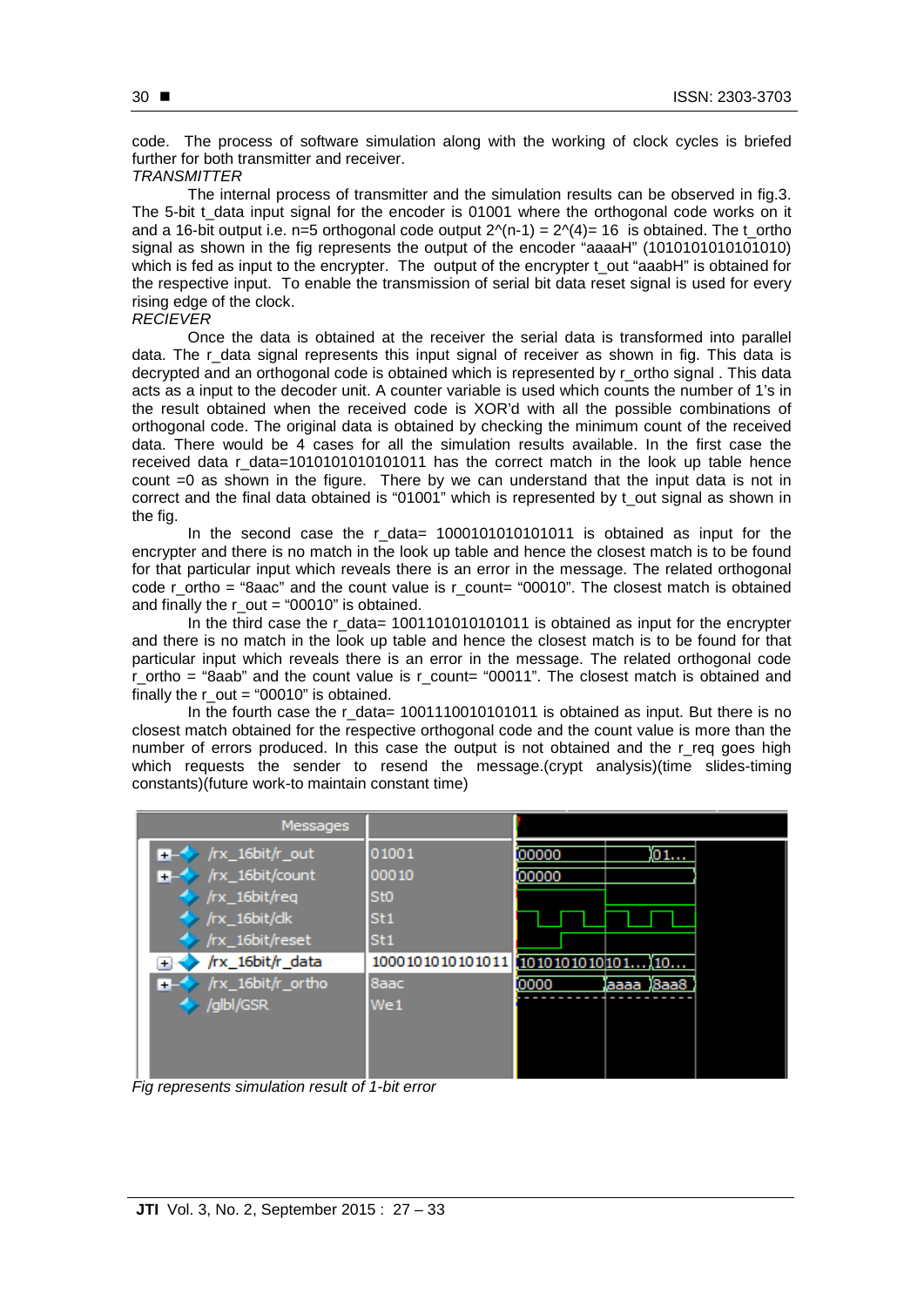| /rx_16bit/r_out<br>œ        | 01001            | 00000            | 01  |
|-----------------------------|------------------|------------------|-----|
| /rx_16bit/count<br><b>T</b> | 00011            | 00000            | 100 |
| $/rx_16bit/req$             | St <sub>0</sub>  |                  |     |
| /rx_16bit/dk                | St <sub>1</sub>  |                  |     |
| /rx_16bit/reset             | St <sub>1</sub>  |                  |     |
| /rx_16bit/r_data<br>$+$     | 1001101010101011 | 1001101010101011 |     |
| /rx_16bit/r_ortho<br>$+$    | 1001101010101100 |                  |     |
| $\rightarrow$ /glbl/GSR     | We1              |                  |     |
|                             |                  |                  |     |
|                             |                  |                  |     |

| Fig represents simulation result of 2-bit error |
|-------------------------------------------------|
|-------------------------------------------------|

| Messages                         |                  |               |
|----------------------------------|------------------|---------------|
| /rx_16bit/r_out<br><b>H-6</b>    | 01001            | 00000         |
| $\rightarrow$ /rx_16bit/count    | 00000            | 00000         |
| /rx_16bit/req                    | St <sub>0</sub>  |               |
| /rx_16bit/dk                     | St <sub>1</sub>  |               |
| /rx_16bit/reset                  | St <sub>1</sub>  |               |
| $\rightarrow$ /rx_16bit/r_data   | 1010101010101011 | 1010101010101 |
| $\blacksquare$ /rx_16bit/r_ortho | 1010101010101000 | [0000000      |
| /glbl/GSR                        | We1              |               |
|                                  |                  |               |
|                                  |                  |               |

*Fig represents simulation result of decryption*

| Messages                                                           |                         |       |
|--------------------------------------------------------------------|-------------------------|-------|
| $\rightarrow$ /tx_16bit/t_out<br>$\frac{1}{2}$ /tx_16bit/dk        | aaab<br>St <sub>1</sub> | 0000  |
| $\rightarrow$ /tx_16bit/reset<br>BL◆ /tx_16bit/t_data              | St1<br>01001            | 01001 |
| $\blacktriangleright$ /tx_16bit/t_ortho<br>$\rightarrow$ /glbl/GSR | aaaa<br>We1             | 0000  |
|                                                                    |                         |       |
|                                                                    |                         |       |

*Fig represents simulation result of encryption*

### **RESULTS**

The simulation results show that for an a-bit data encoded into b-bit orthogonal data and is encrypted into a cipher text. A varying number of orthogonal code combinations are obtained which is able to detect any faulty combination.  $2^a$  is the total number of orthogonal code combinations obtained. The error detection and correction percentage= $(2^{b}$ -2b)/ $2^{b}$ . The total system can detect and correct till (b/4)-1 bit error and similarly the number of clock cycles necessary for the data received to get processed is (2b+2). Consider an example like 5-bit data therefore the total number orthogonal code bit length is  $2^{b}=2^{5-1}=16$ , and the total number of orthogonal code combinations are  $2^{16}$ . In order to encrypt the data, the key length should be of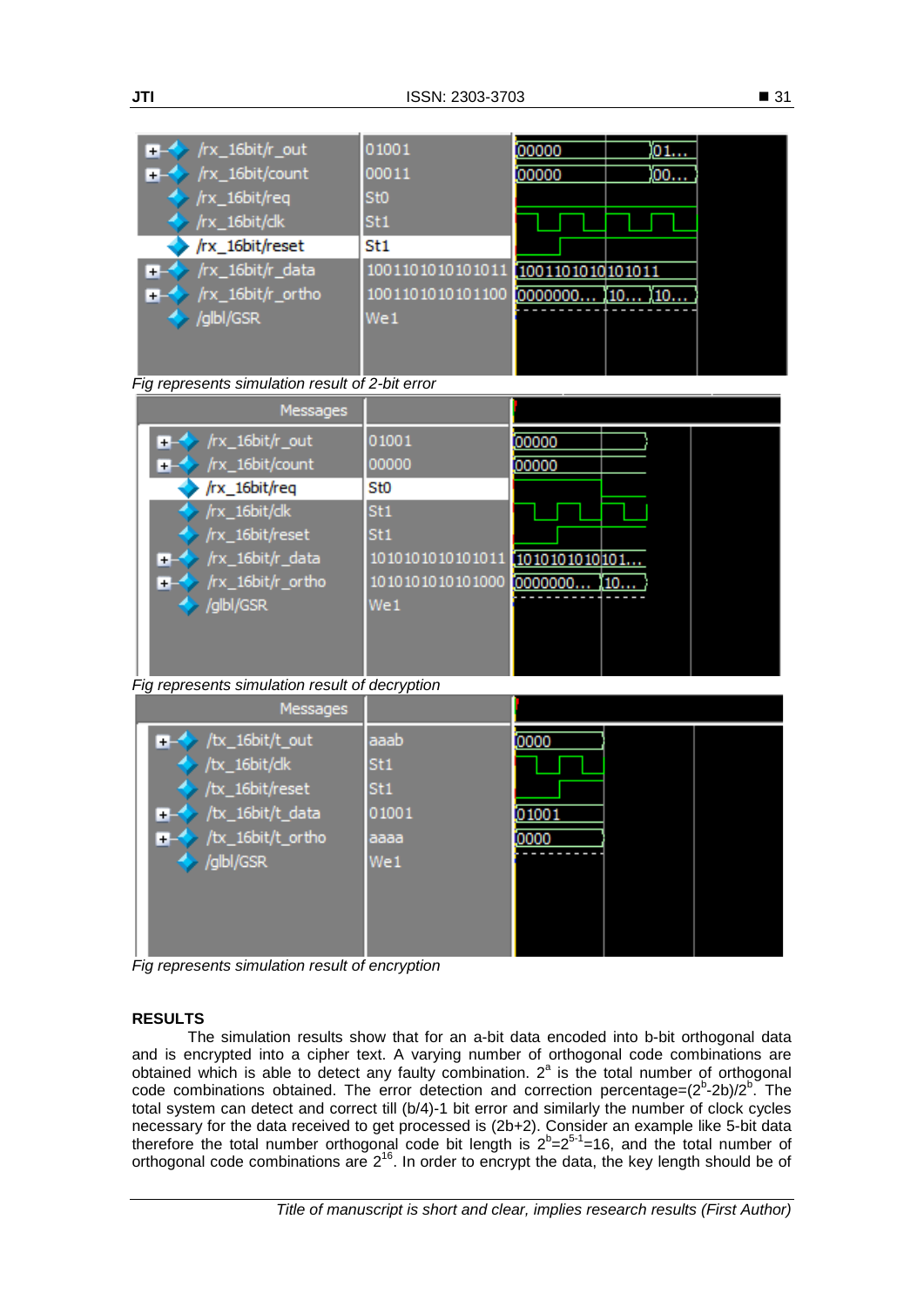the same size as that of the data obtained from the encoder i.e. 16-bit key is required to encrypt the data. Hence each 5-bit data has a unique 16-bit orthogonal code so a 16-bit key required to encrypt that data. The 16-bit key is obtained using a pseudo random generator LFSR. The delay time for encryption and decryption is 6.840ns when the input bit length is 5, similarly when the input is a 6-bit data the delay times are 7.042ns which shows that there is an increase in the delay times as the input data increases. So, as the input data increases the orthogonal bit length also increases which results in more security as there is an increase of key length to encrypt the data. There by as input increases the encryption time also increases for individual systems and the synthesis reports for the delay time are shown in Table II. The percentage of error correction and detection obtained is  $(2^{16}-2*16)/2^{16}$  =99.95% with error correcting ability and the number errors it can detect is 3. Similarly the error correction and detection percentage for 32 bit orthogonal code is 99.99% and the number of errors that can be detected are 5. Hence the possible number of combinations received at the receiver will be able to detect the correct code with the orthogonal code available.

Table I shows the error correction and detection rates from the simulation results obtained for 4-bit, 5-bit, 6-bit, 7-bit, 8-bit data as input.

Table II shows the delay timings for both transmitter and receiver along with the internal block delays obtained during synthesis. We can observe the as the input bit length and the key length to encrypt the data increases the delay times for the individual systems also increases. Table I shows a summary of results and their error correction and detection results .

| Input Bits (a) | Ortho code out put bit   No of errors( $t$ )<br>length (b) |             | % of errors detected<br>and corrected |
|----------------|------------------------------------------------------------|-------------|---------------------------------------|
| 4              | 8                                                          |             | 93.75                                 |
| 5              | 16                                                         | 3           | 99.95                                 |
| 6              | 32                                                         | 7           | 99.99                                 |
| 7              | 64                                                         | 15          | 99.99                                 |
| 8              | 128                                                        | 31          | 100                                   |
| a              | $b = 2^{(a-1)}$                                            | $t=(b/4)-1$ | $%=(2^{b}-2b)/2^{b}$                  |

Table II shows a summary of transmitter and receiver delay times obtained from the synthesis reports for 5-bit, 6-bit, 7-bit and 8-bit.

| data<br>Input<br>in bits | Encoder<br>delay (ns) | Encryptor<br>delay (ns) | Transmitter<br>delay(ns) | Decryptor<br>delay(ns) | Decoder<br>delay(ns) | Receiver<br>delay(ns) |
|--------------------------|-----------------------|-------------------------|--------------------------|------------------------|----------------------|-----------------------|
|                          |                       |                         |                          |                        |                      |                       |
| $\overline{4}$           | 4.283                 | 6.054                   | 6.054                    | 6.054                  | 16.786               | 14.898                |
| 5                        | 4.283                 | 6.840                   | 6.840                    | 6.840                  | 19.133               | 18.766                |
| 6                        | 4.283                 | 7.032                   | 7.032                    | 7.032                  | 23.853               | 24.089                |
| $\overline{7}$           | 4.283                 | 7.062                   | 7.062                    | 7.062                  | 44.163               | 45.478                |
| 8                        | 4.283                 | 7.082                   | 7.082                    | 7.082                  | 63.718               | 64.238                |

#### **CONCLUSION**

The results of the present work show that the error detection and correction rate has been increased to 100% when the input length is an 8-bit data. The encryption and decryption time delays are also increased when the input data is increased as observed from the results of